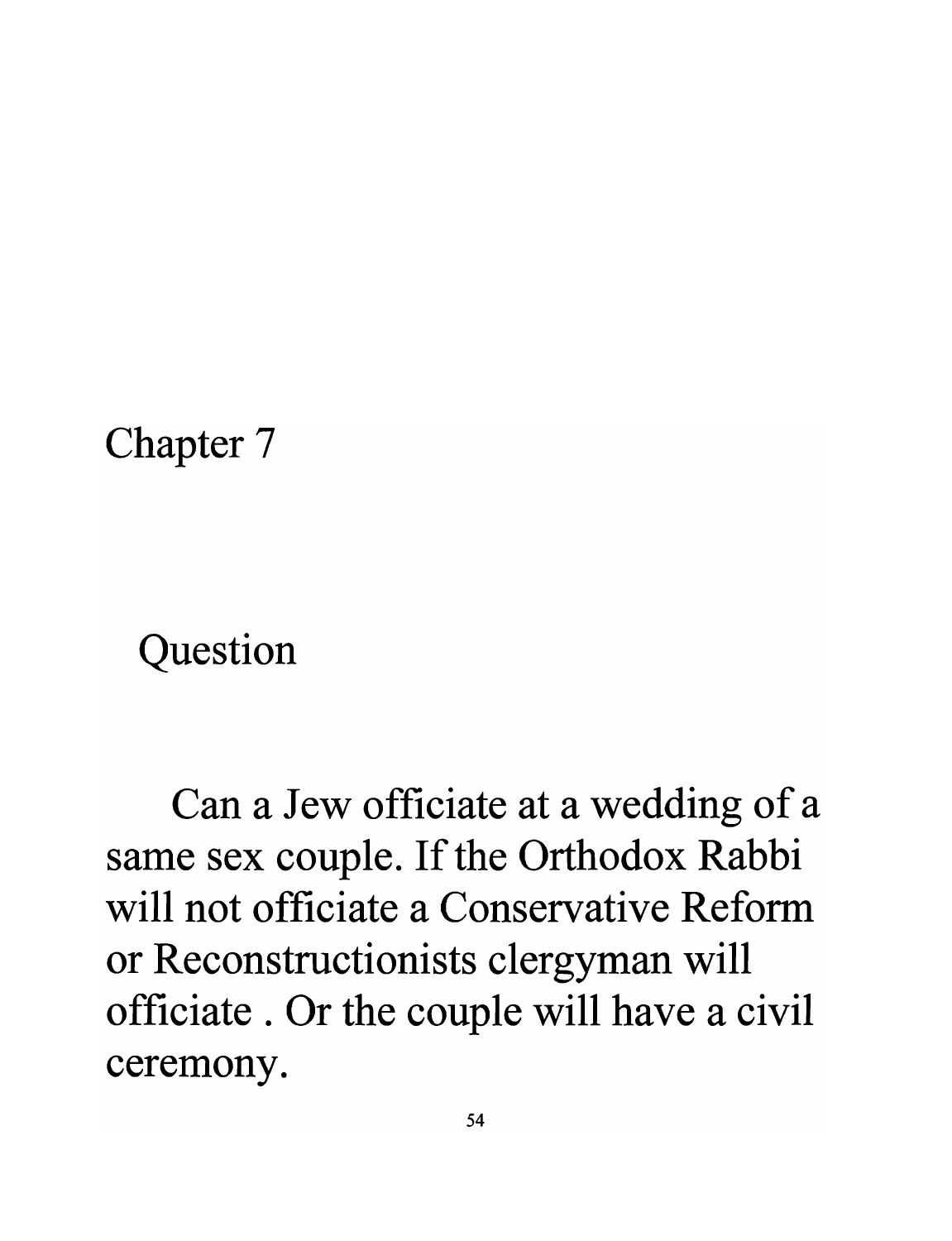Response. Definitely not .

### Same sex relationships between two **men is Biblical violation. Between two women is a Rabbinical violation.**

Marriage is a commitment to give permanence to the relationship. There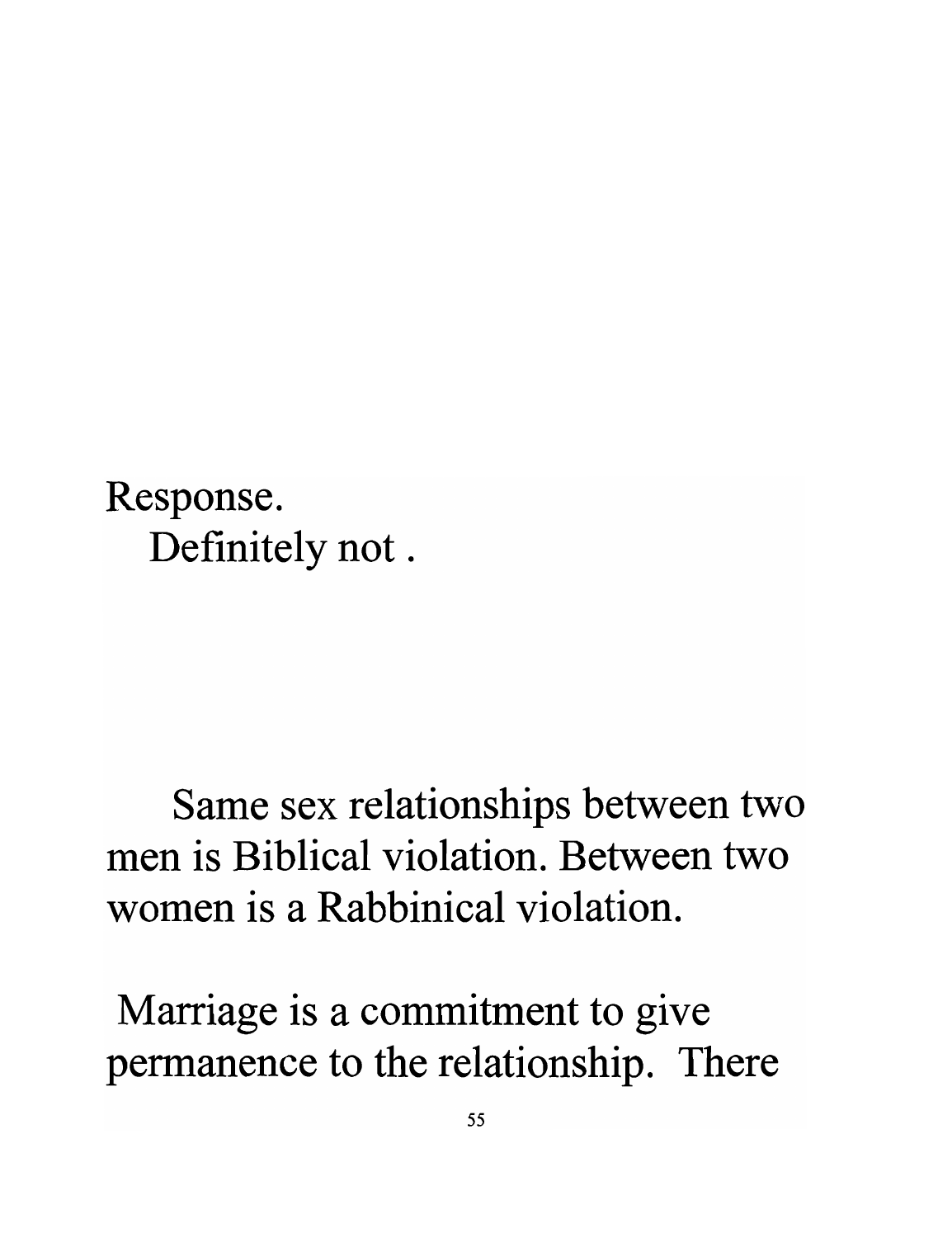exists no marriage as far as Hallacha - **Jewish law is concerned for same sex**  couples.

For the Rabbi to participate means that the Rabbi is giving his approval blessing **for the union. This union is a sin. To**  have a marriage means to compound the • **SIn.** 

The fact that this couple will remain together married with the blessing of non Orthodox clergy is not a dispensation for the Rabbi to place his stamp of approval for a sinful relation ship.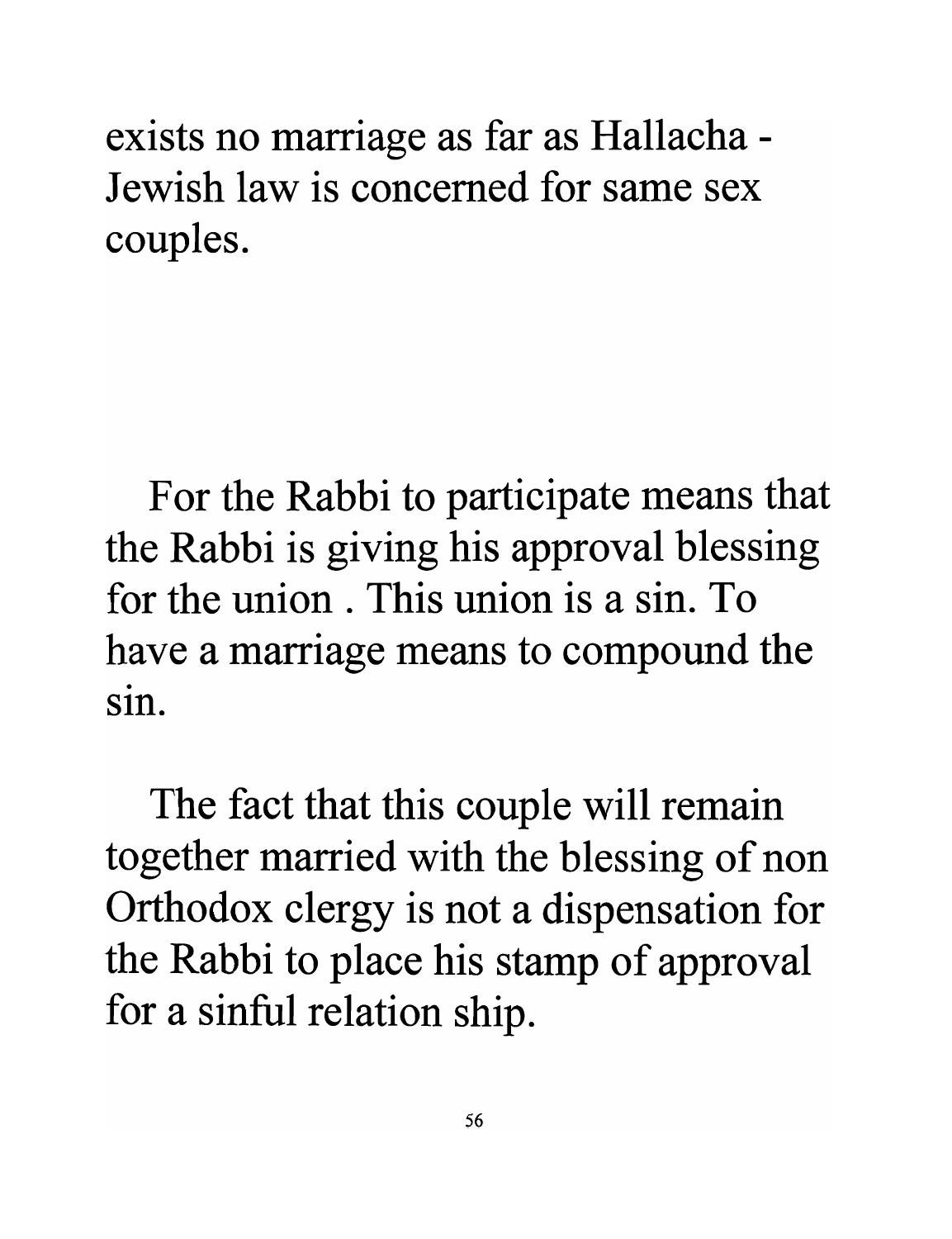What is lost in the propaganda of same sex couples fighting for equal rights is the following. Scientific facts prove that homosexuals more than any other group contact aids and other sexually **transmitted diseases.** 

The issue of gay rights should be phrased differently. Should society enable **one** who **wants to commit suicide to do**  so? Assisting one to commit suicide is a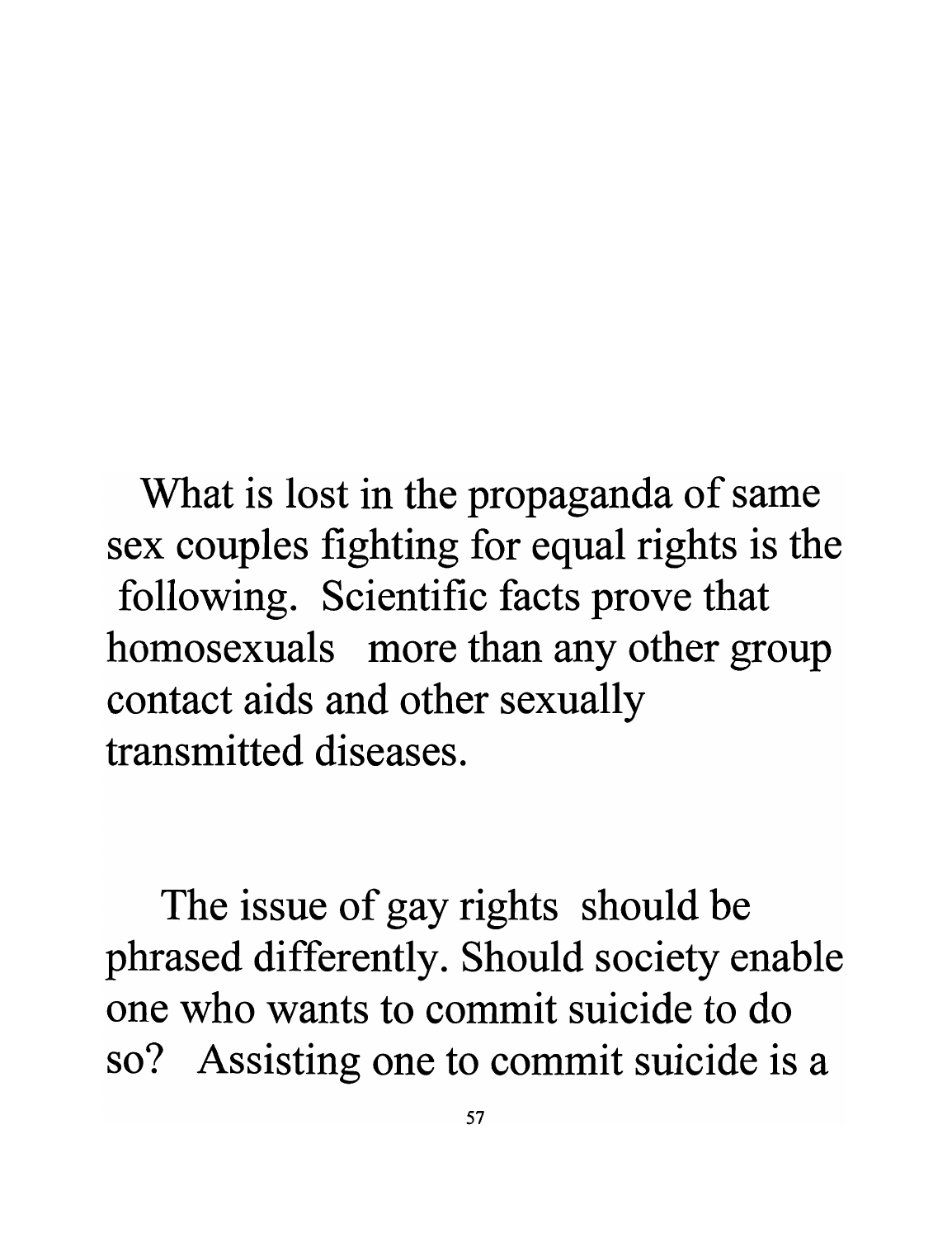crime . Why then is it ok to assist one to die from aids and other sexually related **diseases?** 

Again what we wrote in chapter 6 applies here. What we described is TRUTH. **However** TRUTH **of** TRUTH **dictates that we act as we described in**  Chapter 6.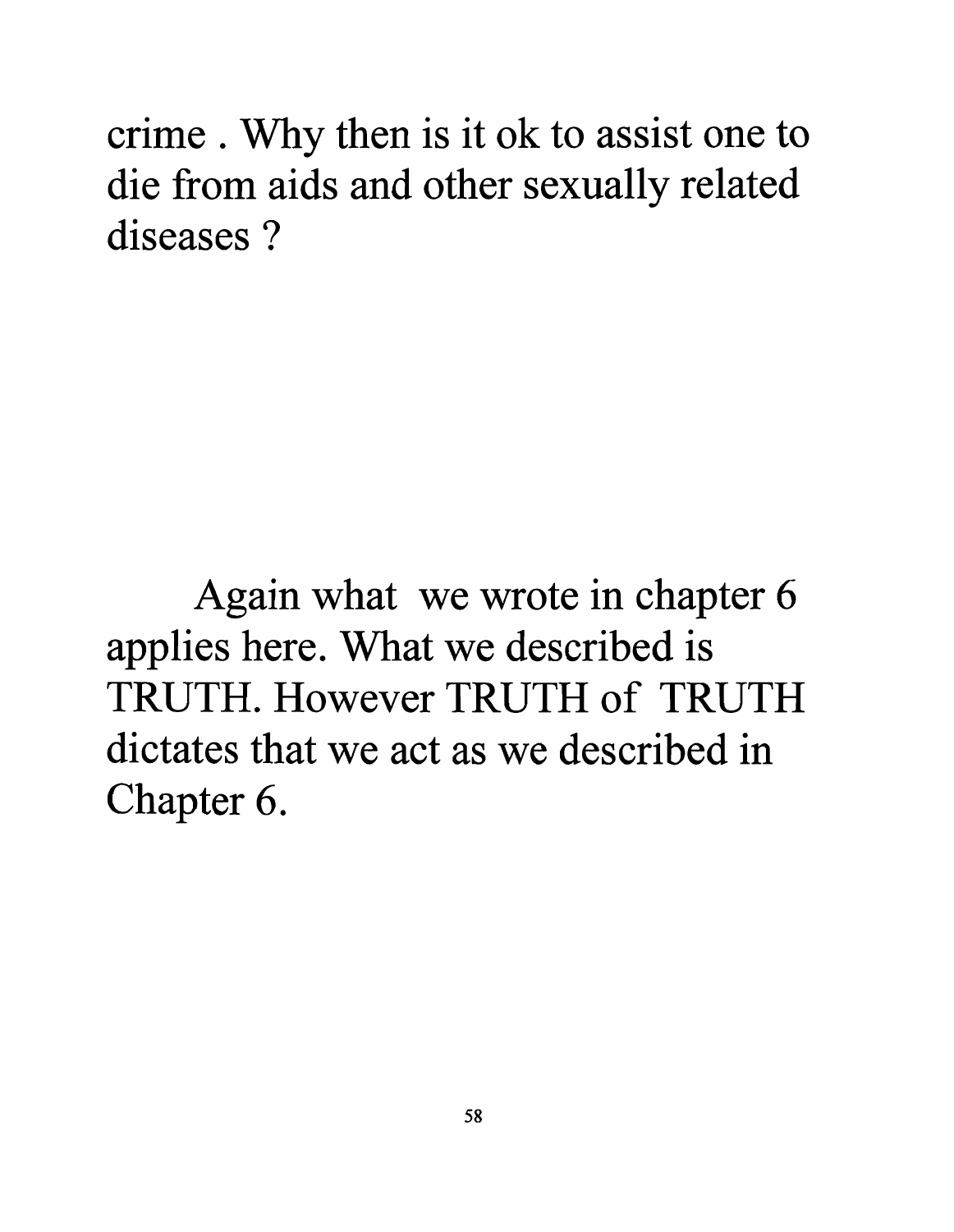Same sex individuals should be viewed as Jews who violate Hallacha such as Sabbath violators. Even though they violate one Hallacha is not an excuse to violate other Hallachot. . They are still Jews and should be encouraged to observe all Mitzvot and prohibitions.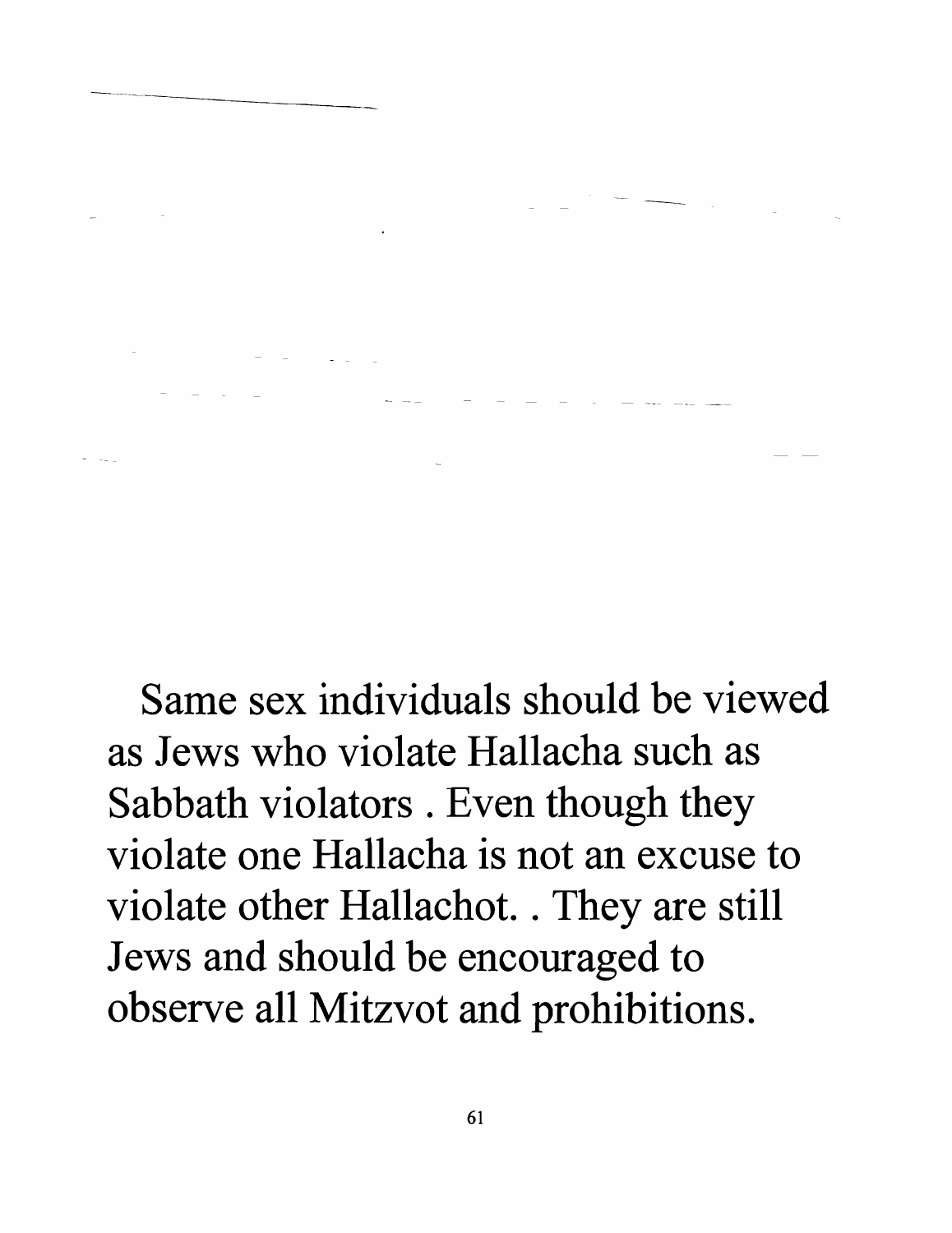Rambam laws of nesiot kapayim15:6 "we do not tell one who violates Jewish laws since you violate the laws violate all the other laws" What ever one observes ne should be commended and encouraged.

LET US NOT LOOK AT THE PART OF THE GLASS THAT IS EMPLY LET US LOOK AT THE PART OF THE GLASS THAT IS FULL Same sex individuals should be viewed as Jews who violate Hallacha such as Sabbath violators . Even though they violate one Hallacha is not an excuse to violate other Hallachot. . They are still Jews and should be encouraged to observe all Mitzvot and prohibitions.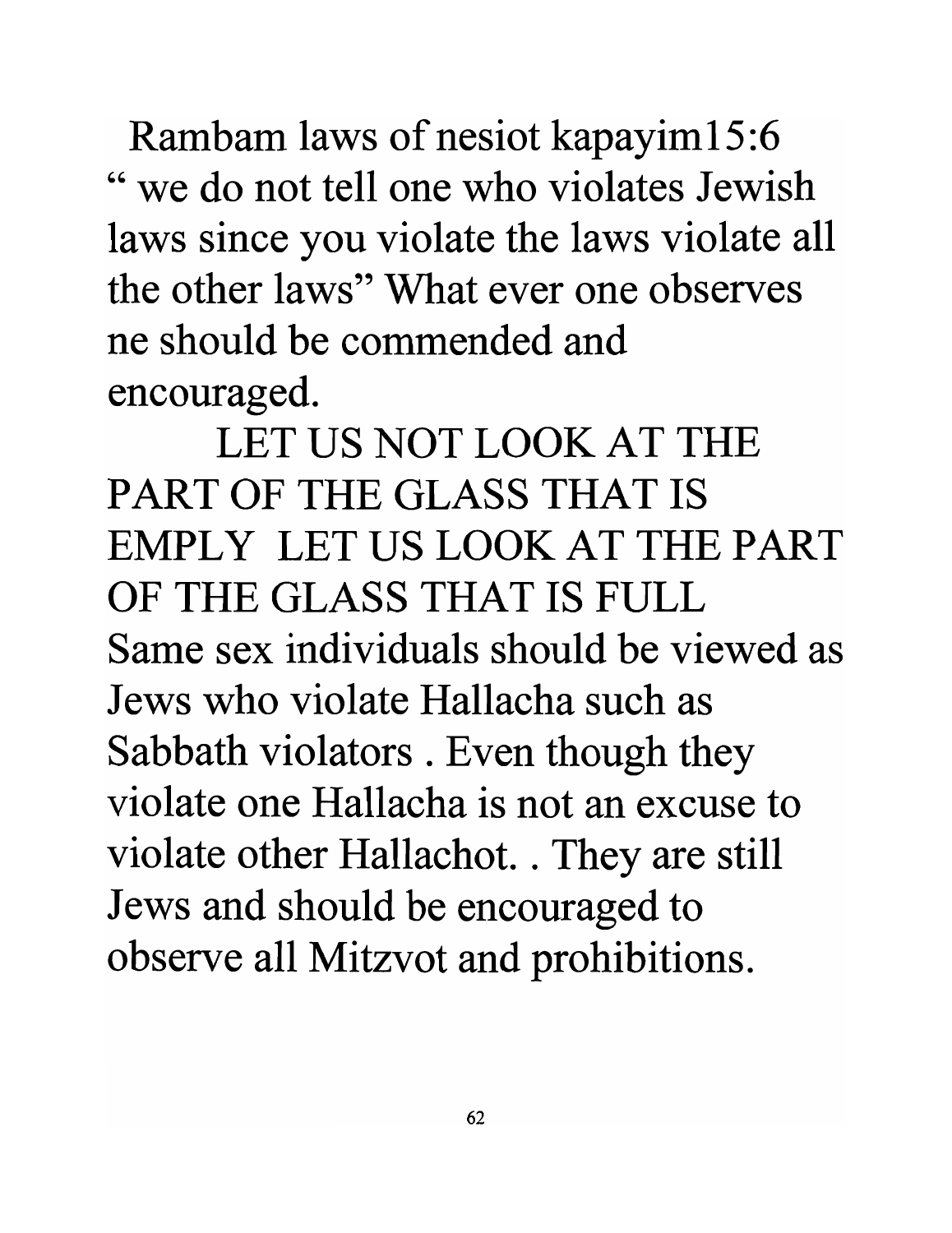violate one Hallacha is not an excuse to violate other Hallachot. . They are still Jews and should be encouraged to observe all Mitzvot and prohibitions.

Rambam laws of nesiot kapayim15:6 "we do not tell one who violates Jewish laws since you violate the laws violate all the other laws" What ever one observes one should be commended and encouraged.

# LET US NOT LOOK AT THE PART OF THE GLASS THAT IS EMPLY LET US LOOK AT THE PART OF THE